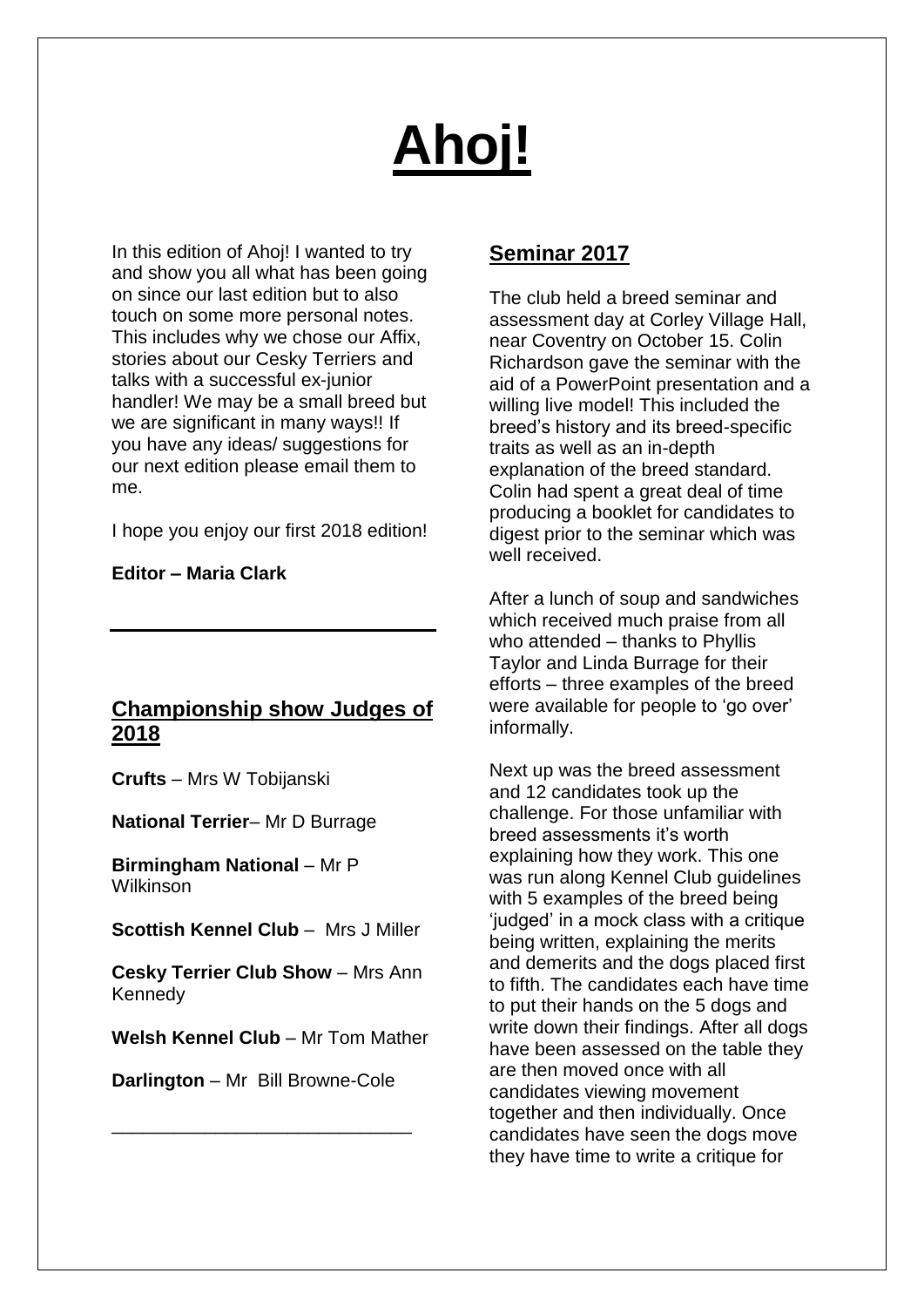each of the dogs and then decide how they would place them if it was a class.

Three assessors – on this occasion Jane Withers, Sue McCourt and Paul Eardley – also 'judge' the 5 dogs and agree on an acceptable order for placing them. As judging is subjective there is no definitively right order and so long as candidates can justify their placings in the critiques then the assessors will 'pass' a candidate. All candidates receive a number and this is used to identify them to the assessors. The list on candidate names and their respective numbers is held by the seminar organiser who is not an assessor to ensure all is fair and transparent.

#### Thanks to those who supplied dogs

and handled them for the assessment – we had a mix of ages and examples to make the task as realistic as possible.

Once critiques and

placings are submitted the three assessors sit down and go through them to determine which candidates have passed based on their placings and critiques. As I said, the candidate's placings may not necessarily concur with those of the assessors but as long as decisions are justified this can result in a pass.

The feedback forms on the quality of the day that were completed were encouraging with mostly 'excellent' ratings.

Details of future seminars will be advertised once they are available. With the Kennel Club introducing the Judges Competency Framework in 2019 there will be more emphasis on educating judges and the Cesky

Terrier Club will be working towards this with the organisation of Breed Appreciation Days, multiple choice exams and mentoring sessions.

\_\_\_\_\_\_\_\_\_\_\_\_\_\_\_\_\_\_\_\_\_\_\_\_\_\_\_\_\_

#### **Adrian Marett**

# **The story behind Jersey Challenge Cerificates**

The Jersey Dog Club was formed in March 1888. In 2004 the decision was taken to change the name to The Kennel Club of Jersey(KCJ) & become a Kennel Club in our own right. In 2005 we held our first Championship shows. The KCJ holds three Championship shows per year where

> Jersey CCs & RCCs are on offer, these are in March/Aprilthe Winter Champ, June is the Spring Champ & July/August is the Summer Champ. To win a Jersey CC you have to win a Group whilst the RCC is on offer for Group 2. As on

the mainland you have to win 3 CCs under three different judges to become a Champion. It is not an easy title to gain, since 2005 only 38 Champions have been made up. Jersey Ch Gayteckels Highflyer is the only Cesky Terrier to date to gain Jersey Champion Status although Lastarean Grace And Favour for Gayteckels, Pd'H&Idefix Day Break at Gayteckels are both sitting on two tickets each at the moment. As the Kennel Club of Jersey has a reciprocal agreement with the UK Kennel Club our CCs count when entering mainland shows, therefore if my dog has a Jersey CC it would have to enter a limit class. If U.K. or overseas dogs want to compete in Jersey they have to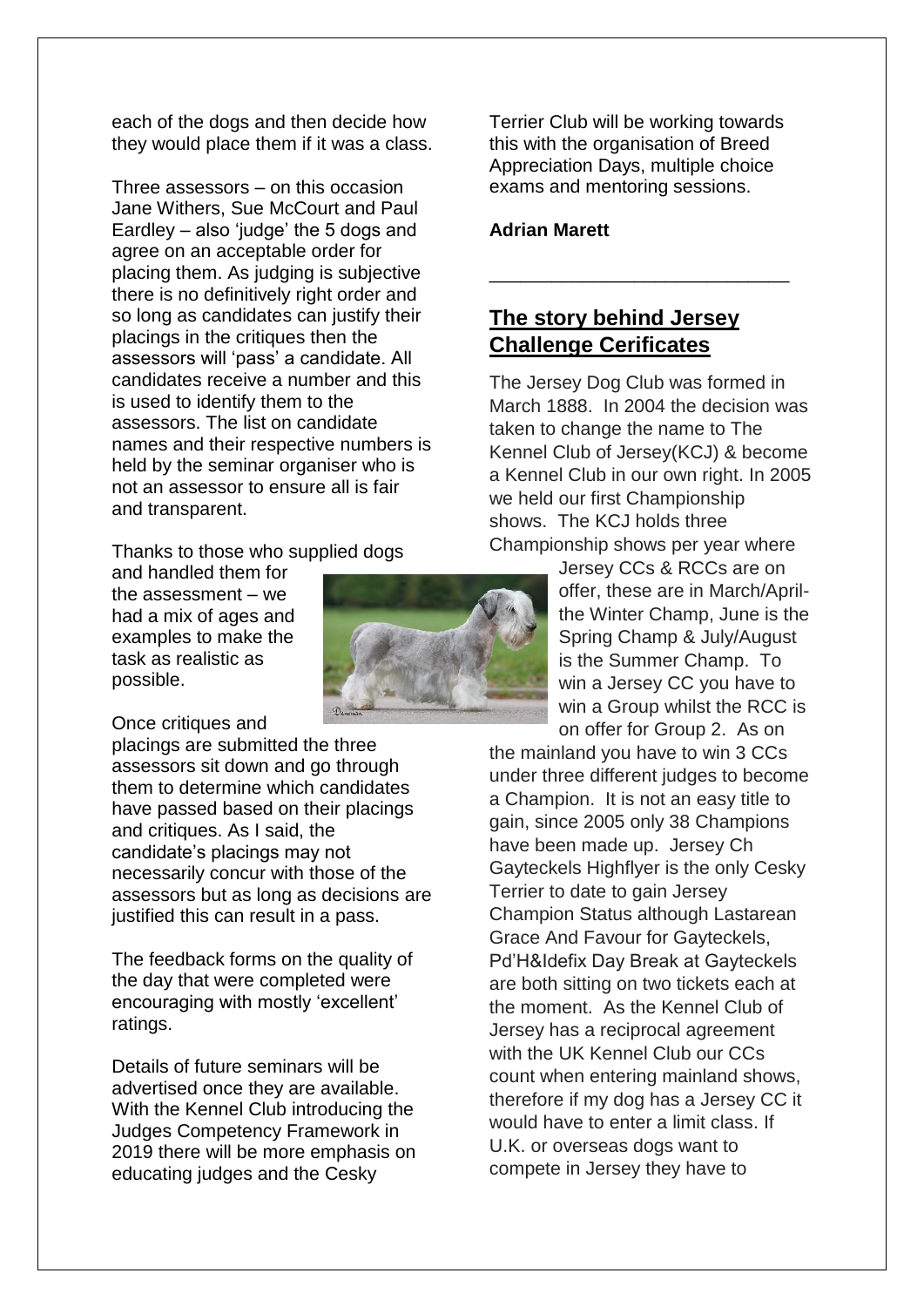register with the Kennel Club of Jersey.

# **Give a dog a Genome update**

\_\_\_\_\_\_\_\_\_\_\_\_\_\_\_\_\_\_\_\_\_\_\_\_\_\_

As you already know, we selected a Cesky Terrier with Scottie Cramp to be whole genome sequenced as part of Give a Dog a Genome (GDG). The sequencing has now been completed by the external laboratory and the data has been made available for us to download.

#### What happens next?

The amount of data generated for each sample is enormous, around 80- 90 Gb. To put that into perspective, data from only 10 dogs will fill up the average modern personal computer, and the processing of the data will use the full capacity of the computer for months. As a result, it takes time (about 1 week) and a great deal of computing power to download and process the data so that it is ready for analysis. Once we have completed this stage the Cesky Terrier Scottie Cramp data will be ready for further analysis.

The data will be added to the genome bank, and will begin contributing to studies in other breeds immediately. In addition, the data will be made available to other scientists for use in their own studies, and your breed has therefore made a vital contribution to genetic research affecting the welfare of dogs worldwide.

As Prof Hannes Lohi from the University of Helsinki is already working on Cesky Terrier with Scottie Cramp, we feel that the best use of the data is to share it with Prof Lohi to add to their existing data. Analysis of the data to attempt to identify any variants that contribute to Scottie Cramp in Cesky Terrier will therefore not be conducted by the GDG team at the AHT. However, we do expect that Prof Lohi will inform is of any relevant findings, which we would then pass on to you.

You will continue to receive any general GDG updates, but apart from that we will contact you only if there is something specific to the Cesky Terrier to report. If you don't hear from us, it means that Prof Lohi's team are still in the analysis stage and have not found anything of significance.

I would once again like to thank you and the breed community for participating in Give a Dog a Genome.

I am still keeping the health database updated, so if you have sadly lost a Cesky or had any health problems I would appreciate you sending me the information including the dogs details and cause of death with as much information as possible.

I am of course available to help any Cesky people with any health issues, please feel free to email or ring me.

\_\_\_\_\_\_\_\_\_\_\_\_\_\_\_\_\_\_\_\_\_\_\_\_\_\_\_\_\_\_\_\_

## **Wendy Tobijanski**

## **Life Stories**

Hi, I'm Radley, a 1 year old Cesky Terrier.

I live with my human family (Mum, Dad and sister Megan), Heidi (a schnauzer) and Oscar (a grumpy old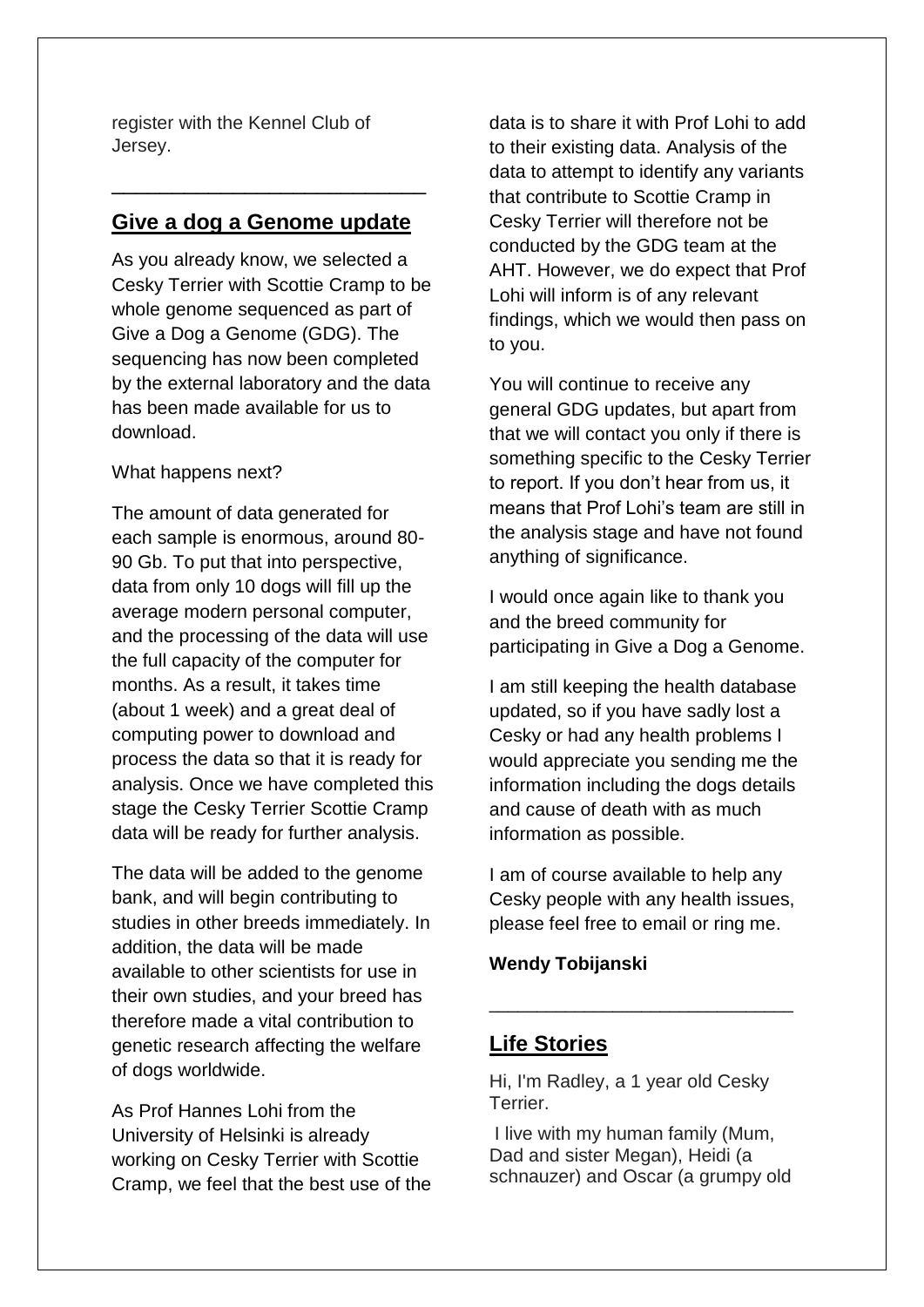cat). I'm the youngest in the family and my Dad lets me get away with murder. Mum's a bit stricter though, but I'm still training her.

In October, I was invited to go to Discover Dogs with some of my relatives (Dad-Wally, sister-Coco and half-sister-Portia) and some other gorgeous dogs to be on the Cesky stand.

We had to go to a big place called The ExCel in London. When I got out the car this big thing flew over my head, it wasn't a bird - I like to chase them - Mum said it was an aeroplane because we were near something called City Airport. All I know was it was very noisy and I didn't like it.

Anyway, I spent all day being stroked and having my ears rubbed, it was lovely. My Mum chatted to all the other humans because they kept asking questions about me and the other dogs. I think my Mum loved talking about me and she was very proud when people said how much they liked me. I was a really good boy and didn't bark or get cross once but boy was I exhausted by the end of the day and slept all the way home. Although when I got home I still had energy to play with Heidi whilst Mum was trying to relax in front of the TV. I was told I was a natural and am therefore going to Discover Dogs at Crufts this year too.

We are lucky because we get to spend a lot of time walking in the Peak District, and I love walking. We have just come back from another weekend there and we went on a fab walk from Matlock to Darley Dale along the Derwent River, across fields (I'm a good boy



and come back as soon as Mum calls me so I'm allowed off the lead when there are no sheep around) and ended up in a lovely pub. It was a great pub because there were lots of other dogs there, nearly as many as there were humans. Heidi and I sat very patiently, using our special puppy eye look and it paid off as we were given some treats whilst they ate lunch. It works every

time, see I told you I was training them well! After a drink of water from the lovely lady in the pub and a little snooze in front of the fire I was ready for my walk back to Matlock, which was just as fun as the way there. I was rather muddy once we arrived home so I was made to have a bath and a brush it's so unfair.

I hope you've enjoyed reading a little bit about my life.

\_\_\_\_\_\_\_\_\_\_\_\_\_\_\_\_\_\_\_\_\_\_\_\_\_\_\_\_\_

**Love Radley - aged 1 year, 3 months.**

## **A Cesky 'Tail'**

I had a phone call off a lady looking for a Cesky, after a long conversation I invited her and her daughter to meet Rou, a young Cesky who I thought would fit into their lives well. Within minutes of meeting them Rou jumped on Phoebes knee and just sat there, quite content and relaxed, there she stayed while we talked for a while. This is quiet unusual for any Cesky when



meeting new people but Rou especially as she is a lively, bouncy girl. That was the beginning of a beautiful friendship. Never have I seen a dog and girl more suited, it was a mutual love at first sight I think! So much so, I invited Phoebe to write something for us. – **Wendy**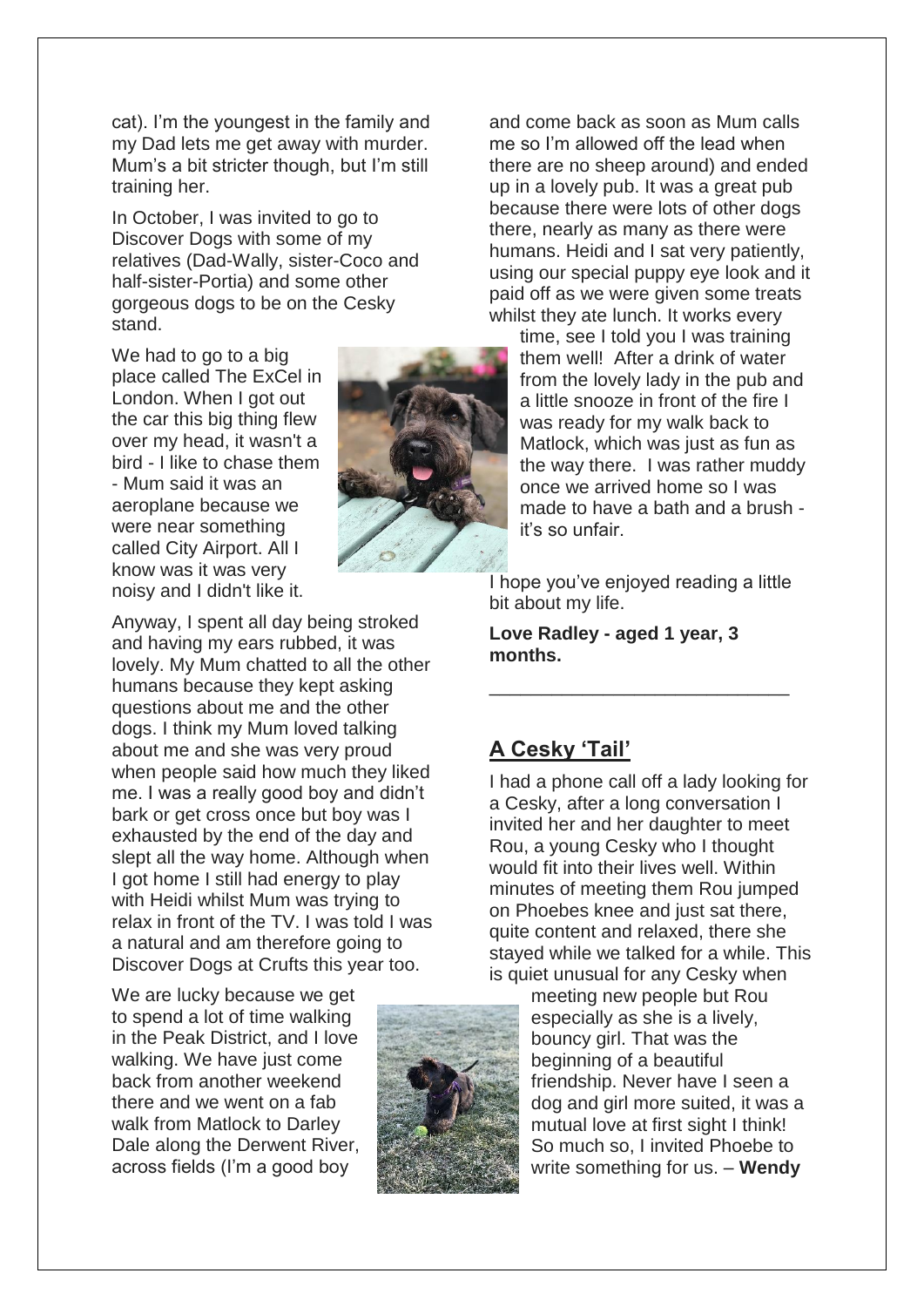#### **Tobijanski**

Hi my name is Phoebe and I am 14 years old. I have Cerebral Palsy and Autism and I am going to tell you about my dog. I first met a Cesky at Crufts, she was called Palma and she was so lovely. It was love at first sight! From then on we have wanted to give a Cesky a home. I first heard about my dog on the Cesky Terrier Club website about a Cesky who was two years old and been retired early. When we went to see her she really connected with me. It was meant to be and we were allowed to keep her!! I love the Cesky Terrier because of their size and temperament. My dog has a great outlook on life without being too

bouncy although, she has been known to climb on the table and wherever else she can climb!! She is a bit wary of unknown people and dogs, but she soon comes

around. Cesky Terriers are great fun to live with, with an overwhelming cuteness about them. They can do a wide range of activities and will do anything you want them to with a help of a treat! I hope to do agility, the Kennel Club Good Citizens award and rally. They can be quite stubborn, especially when there is food around which can work with or against you! My dog constantly wants to play with our other dog. He is a Cocker Spaniel with long ears, which she loves biting. She also has an obsession with

collecting plums and pears. She has fitted into the family seamlessly and is great friends with our other dog and anybody else she takes a fancy to. She has improved my life just by



being there and seeing her little face every day. I am becoming more patient and more organised through training and caring for her. Grooming her helps me with my coordination and fine motor skills. I would recommend the breed a lot but I hope they will not get over popular. They are happy with however much exercise you can give them, but they can do anything and go anywhere and love to use their brains to solve puzzles. They are an all-round family pet.

## **Memorial for Pam Burnett**

When Maria contacted me to write something on Pam Burnett I didn't feel qualified enough! I enlisted the help of Fiona Whitehead, Chairperson of the

> Kennel Club of Jersey whose mother, Sue Whitehead, became a partner with Pam to breed Cocker Spaniels under the "Burnhead" affix. Although I was aware of Pam and Sue,

our paths didn't cross. I worked for one veterinary practice and they patronised another! With Fiona's help I hope you enjoy this tribute to one of the 'old school' dog ladies, who had a mountain of knowledge, which she was happy to share with everyone, an eye for a dog and who dumbfounded me at KCJ Championship Show by saying that a Cocker in the ring at the time was a "Bitcon" dog. She was able to state this quite categorically just by its looks and was proven correct!

Pam and her family moved to Jersey



from Africa in the early '60s. In Africa she had had a number of different breeds as companions ranging from a Bulldog to Cockers "Treetops" interspersed with a Rhodesian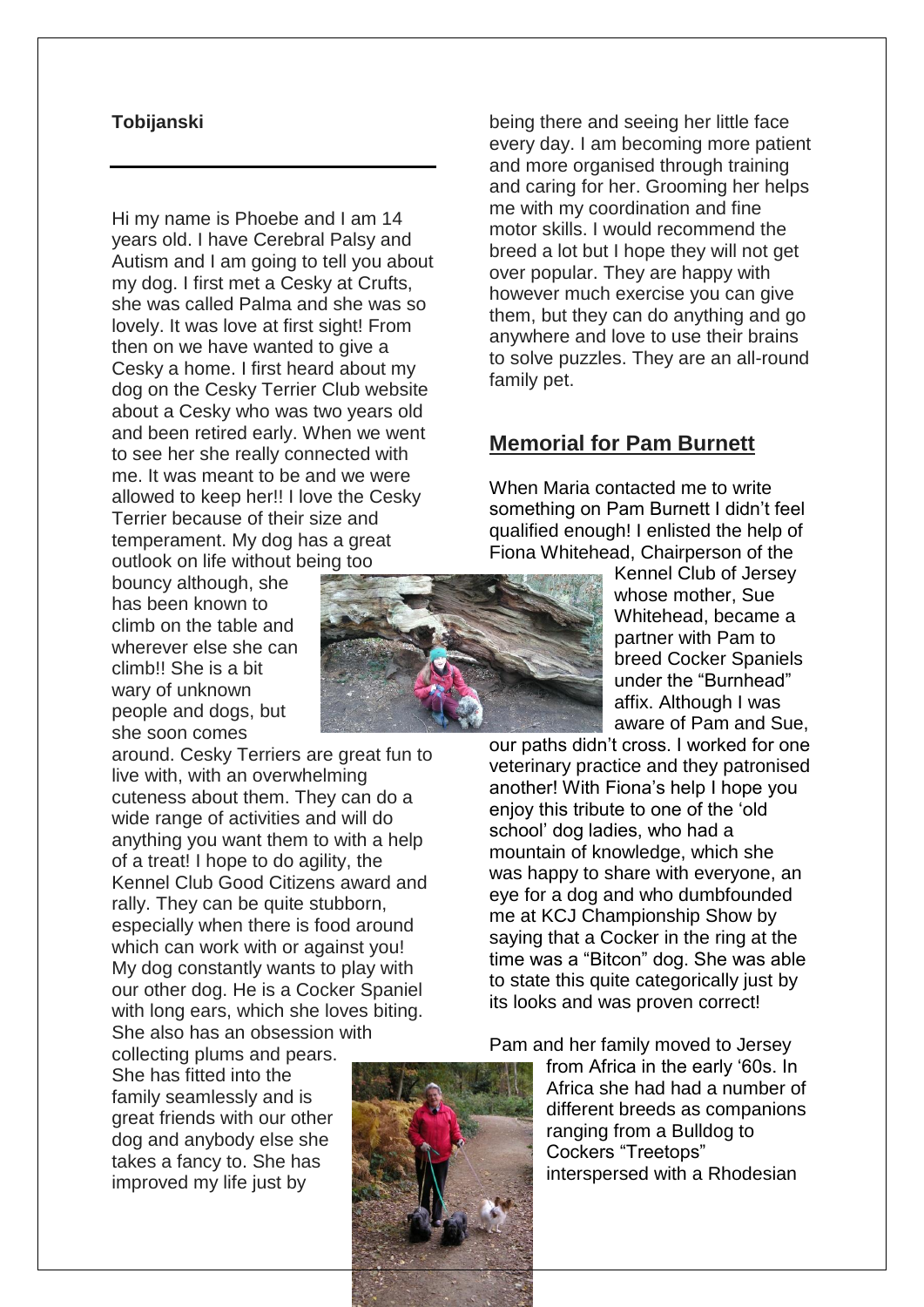Ridgeback x Bull Terrier and a Boxer. On arriving in Jersey she bred and exhibited her Cockers under the "Kohima" affix and became involved in the Jersey Dog Club, serving on the Committee and then as Treasurer. She was a founder of the Junior Section of the Club along with her fellow Cocker enthusiast, Joan Iredale and in addition to the show world she was a founder member of the Dog Obedience Training Club in Jersey.

Over her long-life span 97! Pam has been involved with dairy cattle - Jerseys (no less!) and Ayrshires during the war years and also drove a milk cart to deliver milk, cream, bread, eggs, jam and margarine to residents of Richmond.

In Africa she worked in a vineyard, a tobacco farm and a maize farm, and set up her own landscape gardening business. She gave up working on her 80th birthday as a veterinary receptionist when the practice decided to network. She had written her own version of how to use a computer entitled 'Noddy's Guide' and felt that net working was beyond her.

I first made contact with Pam through the late Diana Abbott who also had Cesky Terriers. Pam had telephoned Di to say that she had acquired a Cesky Terrier from Sheila Atter "Ridley" by the name of "Ridley Zazrak" aka Zazz. I was with Di at the time and as Di repeated the name of Zazz I said "that's the sire of my 'Ridley Javor" aka Ces. Di immediately handed the phone to me to and so a friendship was born through our mutual affection for Cesky Terriers. I've known Pam and Brenda for about 18 years and it was nice to catch up with Pam at shows and I always valued her opinion of my dogs. She

shared a birthday with my beloved "LastareanKral of Zidout" aka Taj!

During her lifetime, she has had 31 dogs and I dread to think whether Rainbow Bridge will support them all as they cross over it together, never again to be separated!

The Cesky Terrier Club will be sending a donation to one of her 4 charities. The Funeral will be taking place on 14<sup>th</sup> February and Linda Burrage, Jane Withers, Richard and Phyllis Taylor will be attending.

#### **Christine Marett**

Pam's cremation, was held on February 14th and it was needless to say very 'doggy orientated'! She had chosen two pieces of music to be played *The Carpenters* singing ON TOP OF THE WORLD (her sense of humour coming to the front!) and she came in on that. The second piece of music was chosen by myself and a very good friend, *Cat Stevens* singing I LOVE MY DOG AS MUCH AS I LOVE YOU (this was during what they call 'Music for Reflection') and finally the Recessional Music was her second choice 633 SQUADRON played by Ron Goodwin and His Orchestra.

#### **Brenda Burnett.**

## **Reasons behind Affixs**

#### **Sametova**

In searching for an appropriate Kennel Name for our Cesky Terriers, we decided to adopt something that reflected the Czech origin of the breed. Having read much of what was written about the breed, it appeared to be the case that Cesky Terriers were seldom permitted to leave Czechoslovakia until the fall of the Iron Curtain. In Czechoslovakia this event was colloquially referred to as Sametova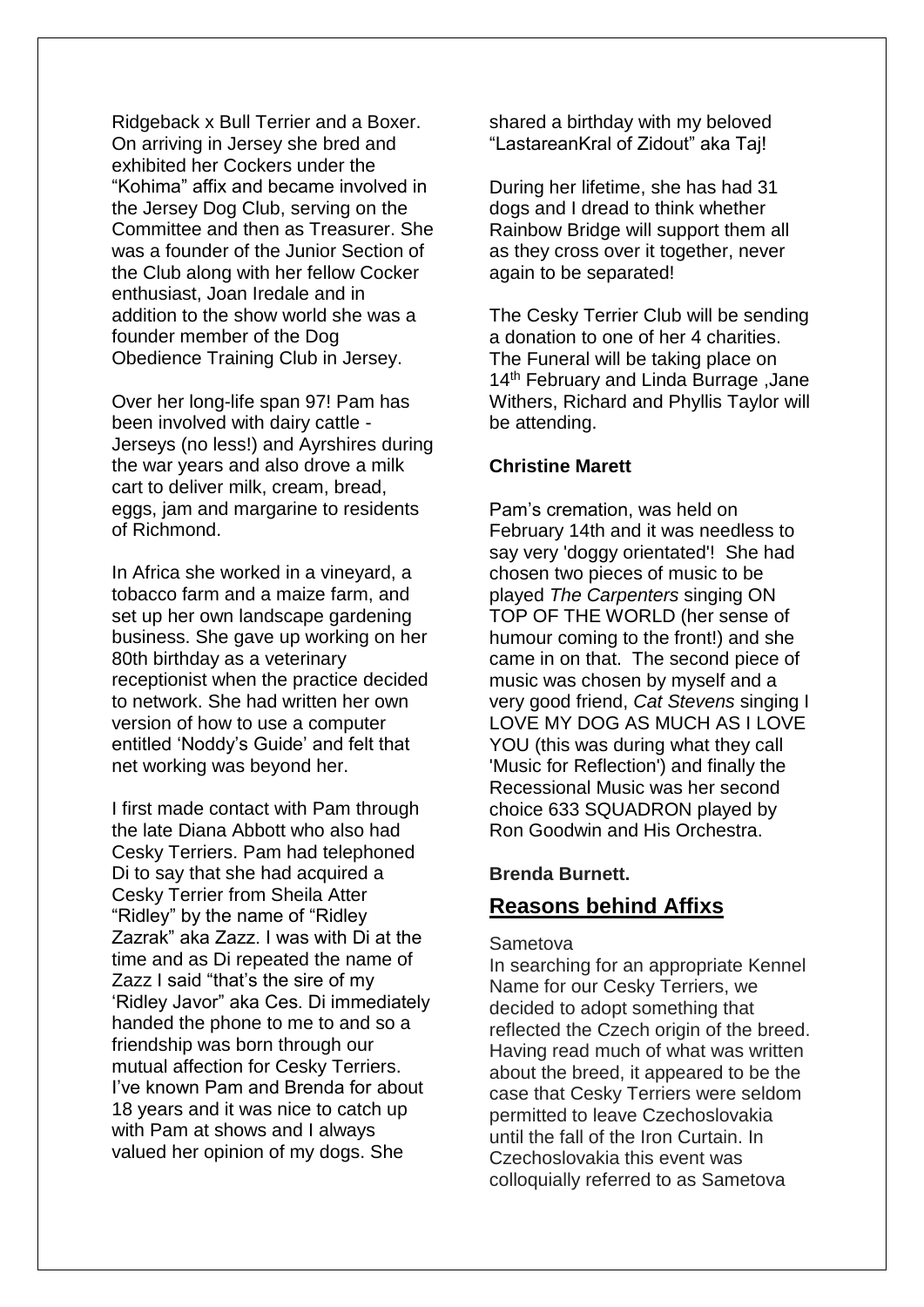Revoluce or Velvet Revolution. Coupled with which one of the common comments from people stroking the dogs is that their coat is so smooth, just like velvet. We, therefore, decided to adopt Sametova as our Kennel name. David Burrage

My affix is Komidion, first used on giant Schnauzers, then Miniature Schnauzers and finally the Cesky Terriers for the last 25 years. I'd like to have a romantic interesting reason for choosing the name. When filling out the K.C. firm we cut down our choices and needed one more, I was reading a Richard Adams book and Komidion was the hero. The Kennel Club rejected the first names we had listed and Komidion was ours from 1979 onwards.

#### **Sue Fewings**

## **Starting young**

Throughout my junior handling career I was lucky enough to be able to handle a huge variety of breeds from Alaskan Malamutes to Japanese Chins. My most successful handling breed was with our Cesky Terrier (CassencarrieCzeck Me Out Sh.Cm). Although to a lot of people Balthy looked like an easy dog to handle, he really wasn't!! From a young age I have been lucky enough to qualify and consistently be placed in the Junior Handling Semi Finals. In 2006 I won 6- 11 year Terrier age group under Gina Dorkins. I was only 11 years old and

was put through to the finals at Discover Dogs which was held in London in October 2004! Initially there was 14 handlers (2



from each group) and we were all judged by John Thirwell, who later shortlisted us down to only



6! I was lucky enough to get shorted and later was told I was the youngest handler to be shortlisted!! We were the first Cesky handling team to get this far. After the shortlist was made, we were given swap dogs which we had to handle (the breed was Weimaraner). Once the swap dog judging was over we had to get our own dogs again before placings were given. I was lucky enough to be placed 3<sup>rd</sup> in such a huge event and with such a rare breed! Since the finals, Balthy and I continued our great team together winning many handling classes, qualifying for the YKC handling at Crufts and even in the breed ring! – **Tieryn Clark**

# **Best of Breed Biscuits**

Ingredients:

- 230g flour
- 85g rolled oats
- 1 tablespoon of dried parsley
- 53g dried milk
- 2 eggs
- 270g peanut butter
- 130g cold water

## Method:

Preheat the oven to 300 F/160C Lightly grease a couple of baking sheets, or line them with parchment.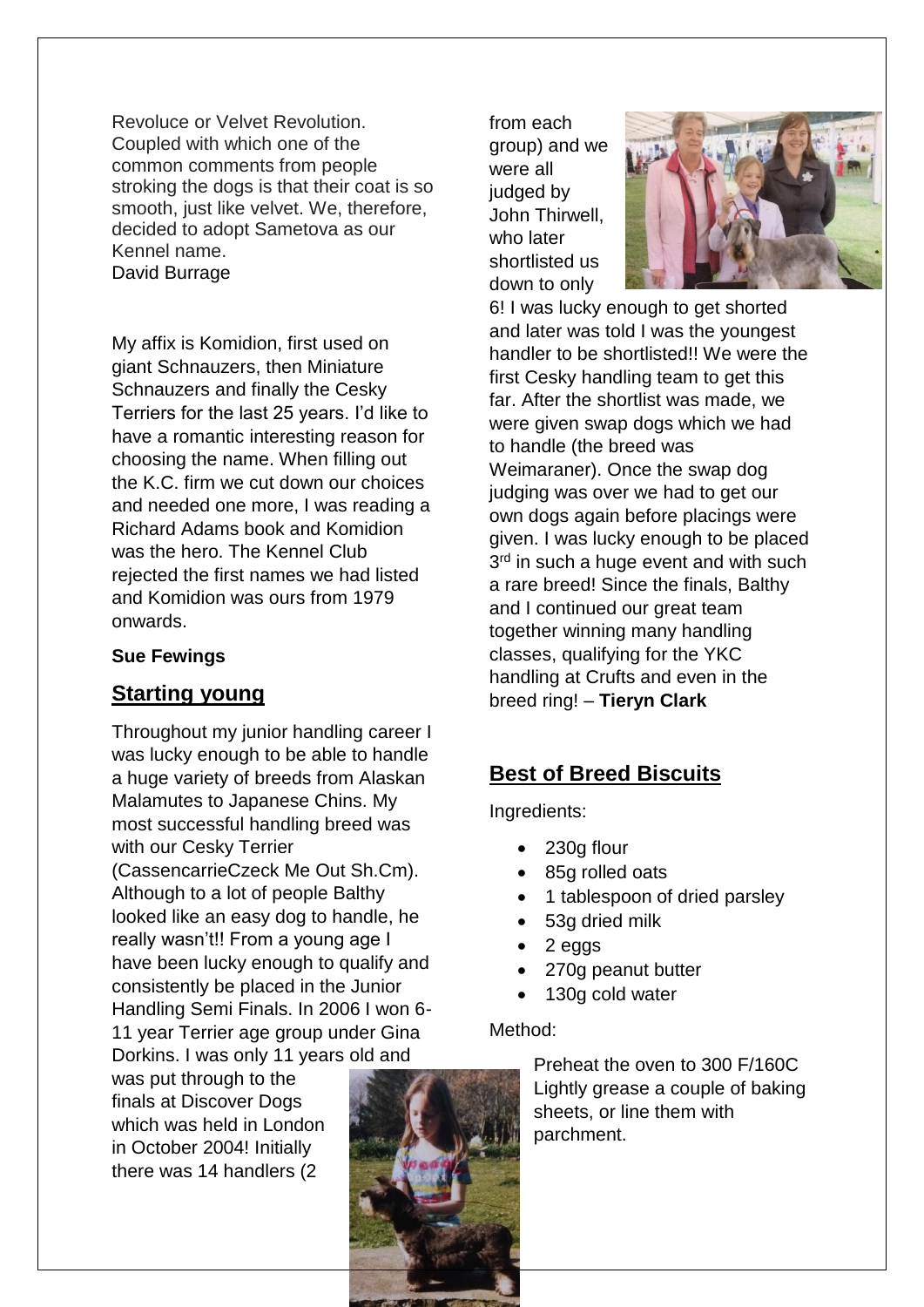Mix together the flour, oats, parsley, dried milk, and salt. Add the eggs and peanut butter, stirring to combine; the mixture will be crumbly.

Add enough water to bring the dough together; depending on the season, you may need to add a bit more (winter), or a bit less (summer).

To make the biscuits using a dog-bone cutter, roll the dough about  $\frac{1}{4}$ " thick, and cut with a 3 1/2" cutter(or the size of your choice). Gather and re-roll the scraps and continue to cut biscuits until you've used all the dough.

To make dog 'cookies', drop the dough in walnut-sized balls onto the prepared sheets. Flatten them to about  $\frac{1}{4}$ .

Bake the biscuits about 40 to 60 minutes, baking the smaller biscuits for a shorter amount of time. When finished, the biscuits will be a dark golden brown and will be dry and crisp all the way through.

Remove the biscuits from the oven, and cool right on the pans.

Yield: 42 larger (3 1/2 " dog bone) biscuits, 60 smaller (round) biscuits.

**Wendy Tobijanski**

# **Competition time!!!**

Who doesn't love a competition!? All you need to do is think of a caption of this photo and email it to me: [cesky-maria@hotmail.com.](mailto:cesky-maria@hotmail.com)

The winner will be announced in the next edition of Ahoj! and will receive a surprise gift!



**Committee:** Chairman: Mrs J Withers Treasurer: Mr. R Taylor